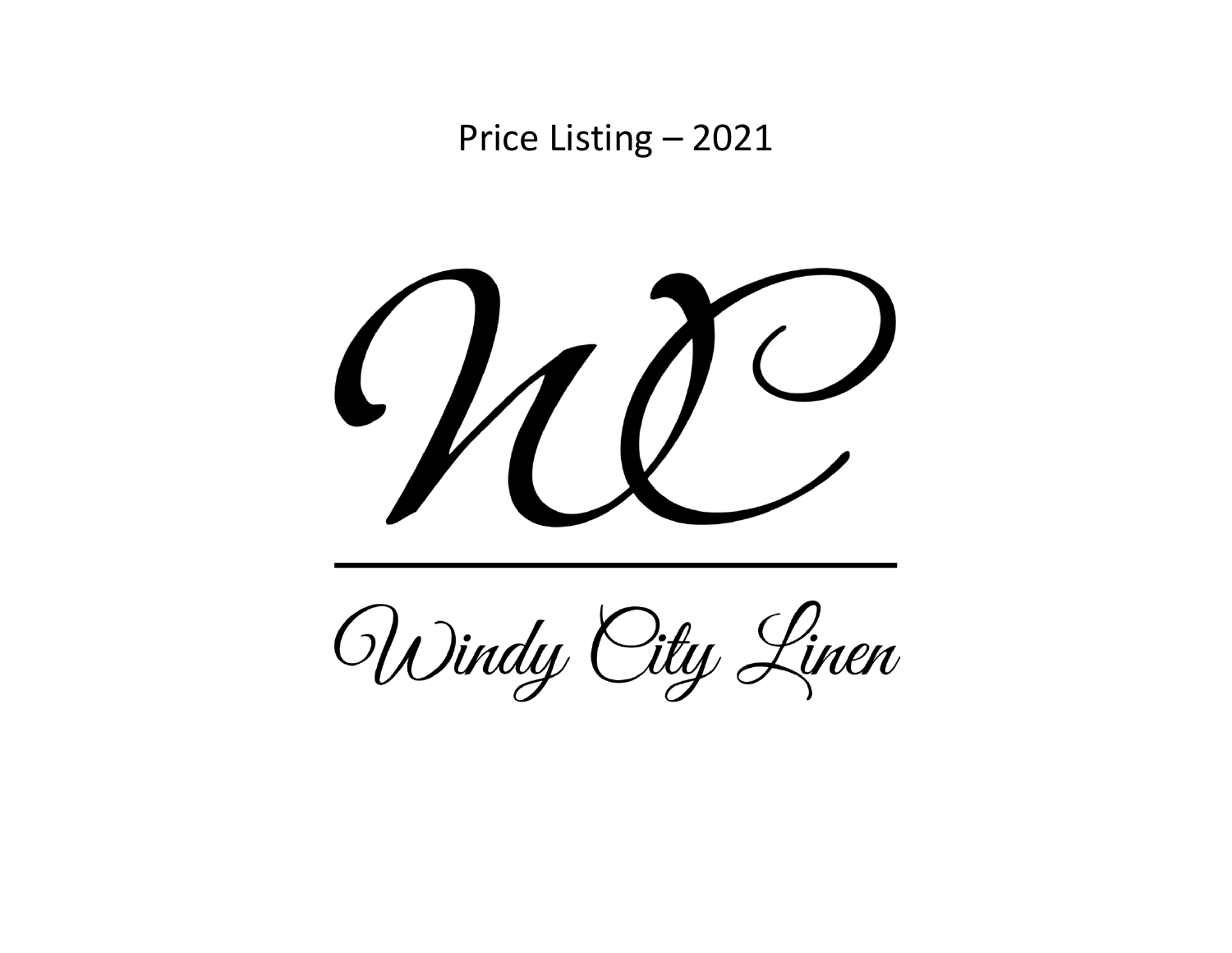# Windy City Linen

### Price List - 2021

|                                 |                          |                          |                          |                          |                          |                          |                          |            |                                    |         |                          |               |                          |             |                          | Cocktail                 |              |                          | Chair                    |              |                          |                       |                          |
|---------------------------------|--------------------------|--------------------------|--------------------------|--------------------------|--------------------------|--------------------------|--------------------------|------------|------------------------------------|---------|--------------------------|---------------|--------------------------|-------------|--------------------------|--------------------------|--------------|--------------------------|--------------------------|--------------|--------------------------|-----------------------|--------------------------|
|                                 | 54" Sa                   | 90" Sq                   | 90" Rd                   | 96" Rd                   | 108" Rd                  |                          |                          |            | 120" Rd      132" Rd      72"x120" |         | 90"x132"                 |               | 90"x156"                 |             | 108"x156"                | <b>Napkins</b>           |              | <b>Napkins</b>           | Ties                     |              | <b>Runners</b>           |                       | Cuffs                    |
|                                 |                          |                          |                          |                          |                          |                          |                          | Essentials |                                    |         |                          |               |                          |             |                          |                          |              |                          |                          |              |                          |                       |                          |
| Classic Solid                   | \$5.00                   | \$8.65                   | Ŝ.<br>8.65               | $$10.50$ \$              | 11.05                    | $\frac{1}{2}$ 13.40      | \$17.35                  |            | 8.65                               | Ŝ.      | 20.20                    | Ŝ.            | 22.30                    |             | 30.45                    | 0.55<br>Ŝ.               | Ś.           | 0.65                     | \$2.15                   | Ś.           | 6.30                     |                       |                          |
| <b>Imperial Stripe</b>          | $\overline{\phantom{a}}$ | \$11.50                  | \$11.50                  | $\sim$                   | Ś.<br>14.25              | 17.25<br>$\ddot{\phi}$   | Ś.                       | 19.50      | Ŝ.<br>11.50                        | Ś.      | 24.50                    | Ŝ.            | 26.50                    |             | $\overline{\phantom{a}}$ | $\sim$                   | Ś            | 1.05                     |                          |              |                          |                       |                          |
| Picnic Check                    | $\sim$                   | \$11.50                  | \$11.50                  | $\sim$                   | Ś.<br>15.50              | 18.50<br>Ŝ.              | Ŝ.                       | 21.00      | Ś.<br>11.50                        |         | 22.50                    | Ŝ             | 27.50                    |             | $\blacksquare$           | $\sim$                   | Ś            | 1.35                     | $\sim$                   |              | $\overline{a}$           |                       | $\blacksquare$           |
| Shantung                        | $\overline{\phantom{a}}$ |                          |                          | \$20.50                  | 20.50<br>Ŝ.              | 22.50<br>Ŝ.              | S.                       | 26.50      |                                    |         | 22.50                    | Ŝ.            | 26.50                    | $\varsigma$ | 38.50                    | $\sim$                   | $\mathbf{A}$ | 1.60                     | \$2.25                   | Ś.           | 8.25                     |                       |                          |
| Matte Lamour                    | $\overline{\phantom{a}}$ | \$20.50                  | $\overline{\phantom{a}}$ | \$22.50                  | 22.50<br>Ś               | 25.25<br>S               |                          | 29.25      | $\overline{\phantom{a}}$           |         | 25.25                    | Ŝ             | 29.25                    | Ś           | 45.50                    | $\sim$                   | Ś            | 1.85                     | \$2.25                   | \$           | 8.25                     |                       | $\overline{\phantom{a}}$ |
| <b>Bengaline</b>                | $\overline{a}$           | \$22.50                  | $\overline{\phantom{a}}$ | \$24.50                  | 24.50<br>Ŝ.              | 29.00<br>Ŝ.              | Ś.                       | 31.00      | $\overline{\phantom{a}}$           |         | 28.50                    | Ŝ.            | 30.50                    | Ŝ.          | 48.50                    | $\sim$                   | Ś            | 1.85                     | \$3.75                   |              |                          |                       | $\overline{\phantom{a}}$ |
| Soiree                          | $\overline{a}$           |                          |                          |                          | 25.50                    | 29.50<br>Ŝ.              | Ŝ.                       | 34.50      | $\sim$                             |         | 29.50                    | Ŝ.            | 34.50                    |             | 48.50                    | $\sim$                   | Ś            | 2.60                     |                          | \$           | 15.25                    | Ŝ.                    | 4.10                     |
| Bichon/Crush                    | $\blacksquare$           | \$25.50                  | \$25.50                  | $\blacksquare$           | \$<br>29.50              | 29.50<br>Ŝ.              | Ś.                       | 34.50      | $\blacksquare$                     | $\zeta$ | 29.50                    | Ŝ.            | 34.50                    | Ŝ.          | 55.50                    | $\overline{\phantom{a}}$ | $\zeta$      | 2.60                     | \$3.75                   | Ś.           | 10.50                    |                       |                          |
| Jute                            | $\overline{\phantom{a}}$ |                          | $\overline{\phantom{a}}$ | $\sim$                   | Ś.<br>29.50              | 30.50<br>Ś.              | Ŝ.                       | 35.50      | $\overline{\phantom{a}}$           |         | 32.50                    | Ŝ.            | 38.50                    | Ś           | 55.50                    | $\sim$                   | Ś            | 2.60                     | \$3.75                   | Ś.           | 15.25                    | Ŝ                     | 4.10                     |
|                                 |                          |                          |                          |                          |                          |                          |                          |            |                                    |         |                          |               |                          |             |                          |                          |              |                          |                          |              |                          |                       |                          |
|                                 |                          |                          |                          |                          |                          |                          |                          | Specialty  |                                    |         |                          |               |                          |             |                          |                          |              |                          |                          |              |                          |                       |                          |
| Abstract Geometric              | $\overline{\phantom{0}}$ | \$25.00                  | $\overline{\phantom{a}}$ | $\overline{\phantom{a}}$ |                          |                          |                          |            |                                    |         | $\overline{\phantom{a}}$ |               | $\blacksquare$           |             |                          | $\sim$                   | Ś            | 1.50                     | $\overline{a}$           |              |                          | Ŝ                     | 6.00                     |
| Americana                       | $\overline{\phantom{a}}$ | \$25.00                  | $\overline{\phantom{a}}$ | $\overline{\phantom{a}}$ |                          |                          |                          |            |                                    |         | $\overline{a}$           |               |                          |             |                          | $\overline{\phantom{a}}$ | ς            | 2.50                     |                          |              |                          | $\zeta$               | 6.00                     |
| Amondine                        | $\sim$                   | \$28.00                  | $\overline{\phantom{a}}$ | $\overline{\phantom{a}}$ |                          |                          |                          |            | $\overline{\phantom{a}}$           |         | $\blacksquare$           |               |                          |             |                          | $\overline{a}$           |              |                          | $\overline{a}$           |              |                          |                       |                          |
| Apple Cabana Stripe             | $\overline{\phantom{a}}$ |                          |                          |                          |                          |                          |                          |            |                                    |         |                          | Ś             | 56.00                    |             |                          |                          |              |                          |                          |              |                          |                       | 6.00                     |
| Bandana                         | $\sim$                   | $\overline{\phantom{a}}$ | $\overline{\phantom{a}}$ | $\sim$                   | Ś.<br>35.00              | $\overline{\phantom{a}}$ | Ś.                       | 46.00      | $\overline{\phantom{a}}$           |         | $\overline{\phantom{a}}$ |               | $\blacksquare$           |             | $\overline{\phantom{a}}$ | $\overline{\phantom{a}}$ | Ś.           | 1.50                     |                          |              | $\blacksquare$           | Ŝ.                    | 6.00                     |
| <b>Banded Embroidered Sheer</b> | $\overline{\phantom{a}}$ | \$25.00                  | $\sim$                   | $\sim$                   |                          |                          |                          |            |                                    |         | $\overline{a}$           |               |                          |             |                          |                          |              |                          |                          |              |                          |                       |                          |
| Bark                            | $\overline{\phantom{a}}$ |                          |                          | $\overline{\phantom{a}}$ |                          | 45.00<br>Ś.              | Š.                       | 49.00      |                                    |         | $\overline{\phantom{a}}$ | Ŝ.            | 49.00                    |             |                          |                          |              |                          |                          |              |                          | Ś,                    | 6.00                     |
| Black Circle Taffeta            | $\overline{\phantom{a}}$ | $\sim$                   | $\overline{\phantom{a}}$ | $\overline{\phantom{a}}$ | $\sim$                   | Ś.<br>40.00              | $\overline{\phantom{a}}$ |            | $\overline{\phantom{a}}$           |         | $\overline{\phantom{a}}$ |               | $\overline{\phantom{a}}$ |             |                          | $\overline{\phantom{a}}$ |              | $\overline{\phantom{a}}$ |                          |              |                          |                       | $\overline{\phantom{a}}$ |
| <b>Black Net Gold Stars</b>     | $\sim$                   | \$25.00                  |                          | $\overline{\phantom{a}}$ |                          |                          |                          |            |                                    |         | $\overline{\phantom{a}}$ |               | $\overline{a}$           |             |                          | $\sim$                   |              | $\sim$                   |                          |              |                          |                       |                          |
| <b>Black Racing Check</b>       | $\sim$                   | \$25.00                  | $\sim$                   | $\sim$                   |                          |                          |                          |            | $\sim$                             |         | $\overline{\phantom{a}}$ |               | $\overline{\phantom{a}}$ |             |                          | $\sim$                   | Ś            | 1.25                     | $\sim$                   |              |                          | $\zeta$               | 6.00                     |
| Beige Sanibel                   | $\sim$                   |                          | $\overline{\phantom{a}}$ | $\overline{\phantom{a}}$ | $\overline{\phantom{a}}$ | \$<br>44.00              |                          | 49.00      | $\overline{\phantom{a}}$           |         | $\blacksquare$           |               | $\overline{\phantom{a}}$ |             |                          | $\overline{\phantom{a}}$ |              |                          |                          |              |                          |                       |                          |
| <b>Black with White Dots</b>    | $\overline{\phantom{a}}$ | $\overline{\phantom{a}}$ |                          |                          |                          | Ŝ.<br>28.00              | Ŝ.                       | 33.00      |                                    |         | $\overline{\phantom{a}}$ |               |                          |             |                          | $\sim$                   |              | 1.25                     |                          |              |                          | Ŝ                     | 6.00                     |
| <b>Brushstrokes</b>             | $\sim$                   |                          | $\overline{a}$           | $\overline{a}$           | $\sim$                   | Ś.<br>45.00              | Ś.                       | 49.00      | $\sim$                             |         | $\overline{\phantom{a}}$ | Ś.            | 49.00                    |             | $\sim$                   | $\sim$                   | \$           | 2.50                     | $\sim$                   |              | $\overline{a}$           | Ŝ.                    | 6.00                     |
| <b>Buffalo Red Check</b>        | $\blacksquare$           | \$25.00                  | $\overline{\phantom{a}}$ | $\overline{\phantom{a}}$ | 28.00<br>\$              | \$<br>30.00              | Ś.                       | 33.00      | $\overline{\phantom{a}}$           |         | $\overline{\phantom{a}}$ |               |                          |             |                          | $\sim$                   | ¢            | 1.50                     | $\sim$                   |              |                          | $\breve{\phantom{a}}$ | 6.00                     |
| <b>Buffalo Taupe Check</b>      | $\overline{\phantom{a}}$ |                          |                          |                          |                          |                          |                          |            |                                    |         |                          | S             | 33.00                    | \$          | 45.00                    | $\sim$                   | S            | 1.50                     |                          |              |                          | \$.                   | 6.00                     |
| Cairns                          | $\overline{\phantom{a}}$ | $\overline{\phantom{a}}$ | $\overline{\phantom{a}}$ | $\overline{\phantom{a}}$ | $\overline{\phantom{a}}$ | Ś.<br>45.00              | Ś.                       | 49.00      | $\sim$                             |         | $\overline{\phantom{a}}$ | Ś.            | 49.00                    | Ś.          | 59.00                    | $\sim$                   |              | 2.50                     | $\sim$                   |              | $\overline{\phantom{a}}$ | $\zeta$               | 6.00                     |
| Cheetah                         | $\overline{a}$           | $\overline{a}$           | $\overline{\phantom{a}}$ | $\overline{\phantom{a}}$ |                          |                          |                          |            |                                    |         | $\overline{\phantom{a}}$ |               |                          |             |                          | $\sim$                   | Ś.           | 2.00                     | $\sim$                   | Ś.           | 15.00                    |                       | $\sim$                   |
| Chevron                         | $\blacksquare$           |                          |                          |                          |                          |                          |                          |            |                                    |         |                          |               |                          |             |                          |                          |              |                          |                          | $\mathsf{S}$ | 8.00                     |                       |                          |
| Cirque                          | $\sim$                   | \$30.00                  | $\overline{\phantom{a}}$ | $\sim$                   | $\overline{\phantom{a}}$ | $\overline{\phantom{a}}$ | $\overline{\phantom{a}}$ |            | $\overline{\phantom{a}}$           |         | $\overline{\phantom{a}}$ |               | $\overline{\phantom{a}}$ |             | $\overline{\phantom{a}}$ | $\sim$                   |              | $\overline{\phantom{a}}$ | $\sim$                   |              |                          |                       | $\overline{\phantom{a}}$ |
| Concentric                      | $\overline{\phantom{a}}$ | \$30.00                  |                          |                          |                          |                          |                          |            |                                    |         |                          |               |                          |             |                          |                          |              |                          |                          | Ś.           | 15.00                    | Ŝ.                    | 6.00                     |
| Cosmopolitan                    | $\blacksquare$           |                          | $\overline{\phantom{a}}$ | $\overline{\phantom{a}}$ |                          | Ŝ.<br>50.00              | Ś.                       | 56.00      | $\overline{\phantom{a}}$           |         | $\blacksquare$           | Ś.            | 56.00                    | Ŝ.          | 65.00                    | $\sim$                   | Ś.           | 2.50                     | $\sim$                   | Ś.           | 15.00                    | Ŝ.                    | 6.00                     |
| Dogwood                         |                          |                          |                          |                          |                          | \$<br>45.00              | Ś                        | 49.00      |                                    |         |                          |               |                          |             |                          |                          |              |                          |                          |              |                          | Ś.                    | 6.00                     |
| <b>Fairy Dust</b>               | $\overline{\phantom{a}}$ | \$25.00                  | $\overline{\phantom{a}}$ | $\overline{\phantom{a}}$ |                          |                          |                          |            |                                    |         | $\overline{\phantom{a}}$ |               |                          |             |                          | $\overline{\phantom{0}}$ |              |                          | \$2.95                   |              |                          |                       |                          |
| <b>Federal Blue Granite</b>     | $\sim$                   |                          | $\sim$                   | $\overline{a}$           | $\sim$                   | Ś.<br>70.00              | Ś.                       | 75.00      | $\sim$                             |         | $\blacksquare$           | Ś.            | 75.00                    | Ŝ.          | 90.00                    |                          | ς            | 2.50                     |                          |              |                          | Ŝ.                    | 6.00                     |
| Garden Floral (Limited)         | $\overline{\phantom{a}}$ | \$30.00                  | $\sim$                   | $\overline{\phantom{a}}$ |                          |                          |                          |            | $\overline{\phantom{a}}$           |         | $\overline{\phantom{a}}$ |               |                          |             |                          |                          |              |                          | $\overline{\phantom{a}}$ | Ś.           | 23.00                    |                       |                          |
| Gatsby                          | $\overline{\phantom{a}}$ |                          |                          |                          | 69.00<br>Ś.              | Ś.<br>77.00              | Ś                        | 85.00      | $\overline{\phantom{a}}$           |         | $\overline{\phantom{a}}$ | Ś             | 85.00                    |             |                          |                          |              | 2.50                     |                          |              |                          | $\zeta$               | 6.00                     |
| Gold Geometric Foil             | $\sim$                   | $\sim$                   | $\overline{\phantom{a}}$ | $\sim$                   | $\sim$                   |                          |                          |            | $\overline{\phantom{a}}$           |         | $\overline{\phantom{a}}$ |               | $\overline{a}$           |             | $\overline{\phantom{a}}$ | $\blacksquare$           | Ś.           | 2.50                     | $\sim$                   | Ś.           | 15.00                    |                       | $\overline{\phantom{a}}$ |
| Helena                          |                          |                          | $\sim$                   | $\sim$                   | $\sim$                   | Ś.<br>44.00              | $\mathsf{S}$             | 49.00      | $\sim$                             |         | $\overline{\phantom{a}}$ | <sup>\$</sup> | 49.00                    |             |                          |                          | Ś            | 2.50                     | $\sim$                   | Ś.           | 15.00                    | Ŝ.                    | 6.00                     |
| Hemstiched                      | \$22.00                  | \$32.00                  | $\overline{\phantom{a}}$ |                          |                          |                          |                          |            |                                    |         |                          |               |                          |             |                          | 1.65<br>Ś                | Ś            | 3.00                     |                          |              |                          |                       |                          |
|                                 |                          |                          |                          | $\sim$                   |                          |                          |                          |            |                                    |         |                          |               | $\overline{a}$           |             |                          |                          |              | $\overline{a}$           |                          |              |                          |                       |                          |
| Hex                             | $\overline{\phantom{a}}$ |                          | $\overline{\phantom{a}}$ |                          | $\overline{\phantom{a}}$ | \$35.00                  | Ś.                       | 40.00      | $\overline{\phantom{a}}$           |         | $\overline{\phantom{a}}$ |               |                          |             | $\overline{\phantom{a}}$ | $\sim$                   | Ś.           |                          |                          |              |                          |                       | $\sim$                   |
| Holiday Plaid                   | $\blacksquare$           | \$25.00                  |                          |                          |                          |                          |                          |            |                                    |         |                          |               |                          |             |                          |                          |              | 1.75                     | \$2.00                   |              |                          |                       |                          |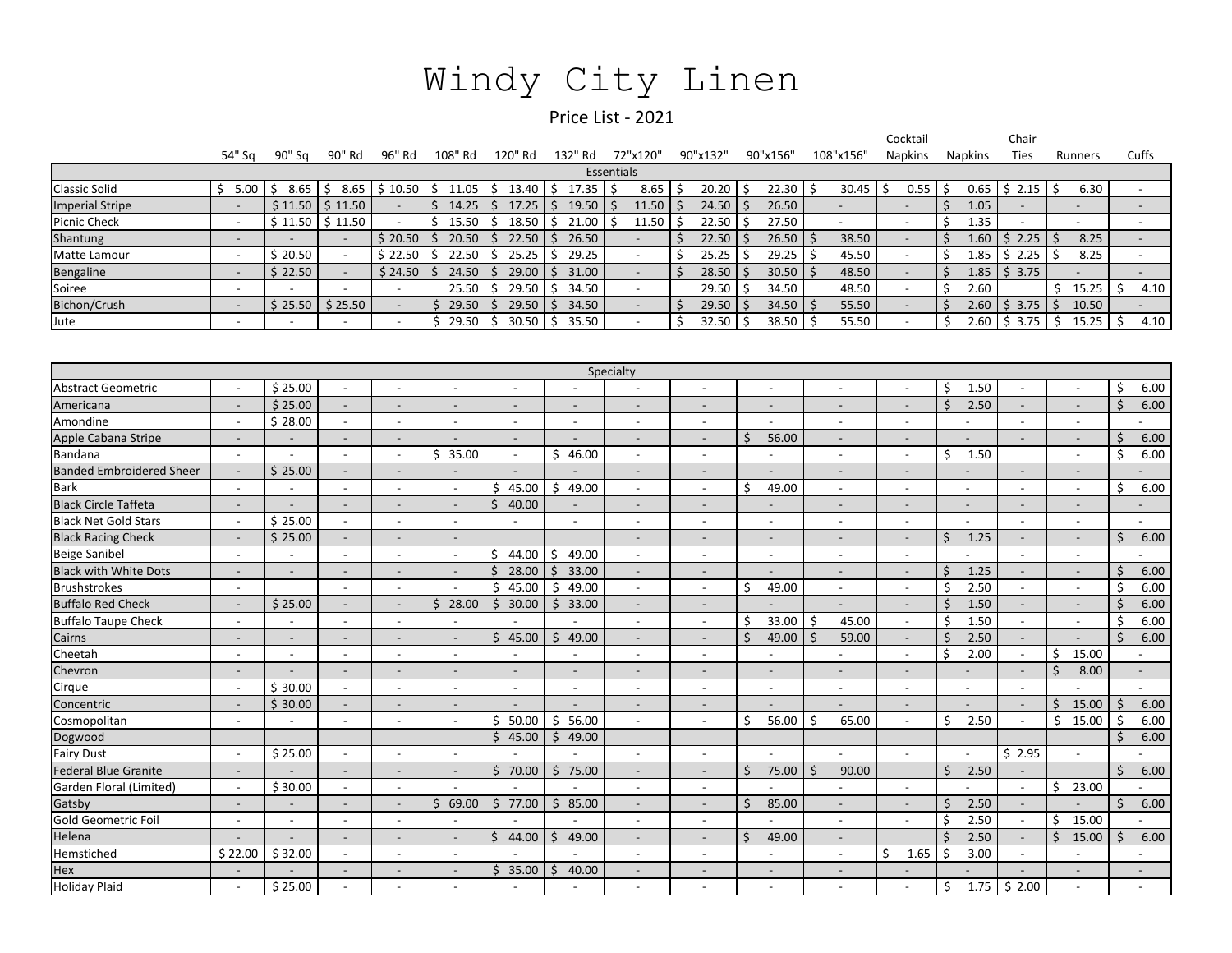## Windy City Linen

#### Price List - 2021

54" Sq 90" Sq 90" Rd 96" Rd 108" Rd 120" Rd 132" Rd 72"x120" 90"x132" 90"x156" 108"x156" Napkins Napkins Ties Runners Cuffs

Cocktail Chair

|                           |                          |                          |                          |                          |                          |                          |                             | Specialty                |                          |                          |                          |                          |                          |                          |    |                          |         |                          |
|---------------------------|--------------------------|--------------------------|--------------------------|--------------------------|--------------------------|--------------------------|-----------------------------|--------------------------|--------------------------|--------------------------|--------------------------|--------------------------|--------------------------|--------------------------|----|--------------------------|---------|--------------------------|
| Josephine Blush           | $\overline{\phantom{a}}$ | \$30.00                  | $\sim$                   | $\sim$                   | \$<br>40.00              |                          |                             | $\overline{a}$           | $\overline{a}$           | $\overline{\phantom{a}}$ | $\overline{a}$           | $\overline{a}$           | $\overline{a}$           | $\sim$                   | \$ | 20.00                    |         |                          |
| Juliette's Pallete        | $\overline{a}$           |                          |                          | $\overline{a}$           |                          | \$<br>45.00              | Ś<br>49.00                  | $\overline{\phantom{a}}$ |                          |                          | $\overline{\phantom{a}}$ | Ś<br>2.50                | $\overline{\phantom{a}}$ |                          | \$ | 15.00                    | Ś       | 6.00                     |
| Key West                  | $\blacksquare$           | $\overline{\phantom{a}}$ | $\sim$                   | $\sim$                   | $\sim$                   | $\overline{a}$           | 43.00<br>Ś.                 | $\sim$                   | $\overline{\phantom{a}}$ | $\overline{\phantom{a}}$ | $\blacksquare$           | $\sim$                   | $\overline{\phantom{a}}$ | $\sim$                   |    | $\overline{\phantom{a}}$ |         | $\overline{\phantom{a}}$ |
| Kiwi Palazzo              | $\overline{\phantom{a}}$ | $\overline{\phantom{a}}$ | $\overline{\phantom{a}}$ | $\overline{\phantom{a}}$ | $\overline{\phantom{a}}$ | Ŝ.<br>30.00              | Ś.<br>35.00                 | $\overline{\phantom{a}}$ | $\overline{\phantom{a}}$ | Ŝ.<br>40.00              | $\overline{\phantom{a}}$ | $\overline{\phantom{a}}$ | $\overline{\phantom{a}}$ | $\sim$                   |    |                          |         | $\overline{\phantom{a}}$ |
| Lace                      | $\overline{\phantom{a}}$ | \$25.00                  | $\overline{\phantom{a}}$ | $\overline{\phantom{a}}$ | $\overline{\phantom{a}}$ |                          |                             | $\blacksquare$           | $\overline{\phantom{a}}$ | $\overline{\phantom{a}}$ | $\overline{\phantom{a}}$ | $\overline{\phantom{a}}$ | $\blacksquare$           | \$2.95                   | Ś  | 10.00                    |         |                          |
| Laguna                    | $\overline{\phantom{a}}$ |                          | $\overline{\phantom{a}}$ | $\overline{\phantom{a}}$ | $\overline{\phantom{a}}$ | Ś.<br>44.00              | 49.00<br>Ś                  | $\overline{a}$           | $\overline{\phantom{a}}$ | $\overline{\phantom{a}}$ | $\overline{\phantom{a}}$ | $\overline{\phantom{a}}$ | $\overline{a}$           |                          |    |                          | $\zeta$ | 6.00                     |
| Lime W/Dots               | $\overline{\phantom{a}}$ | \$36.00                  | $\overline{\phantom{a}}$ | $\blacksquare$           | $\overline{\phantom{a}}$ |                          | $\overline{a}$              | $\blacksquare$           |                          |                          | $\overline{\phantom{a}}$ | $\blacksquare$           | 1.50<br>Ś                |                          |    |                          | Ś       | 6.00                     |
| Limestone                 | $\overline{a}$           |                          |                          | $\overline{a}$           |                          | $\overline{a}$           |                             | $\overline{a}$           | 44.00<br>\$              | 49.00<br>Ŝ.              | $\overline{\phantom{a}}$ | $\sim$                   | 2.50<br>Ś                |                          |    |                          | Ś       | 6.00                     |
| Matrix                    | $\overline{\phantom{a}}$ |                          |                          | $\overline{\phantom{a}}$ | $\overline{\phantom{a}}$ | $\overline{\phantom{0}}$ | 46.00<br>Ś.                 | $\blacksquare$           |                          |                          | $\overline{\phantom{a}}$ | $\blacksquare$           | 1.50<br>Š.               | $\sim$                   |    |                          | Ś       | 6.00                     |
| Metropolitan              | $\overline{\phantom{a}}$ | $\overline{\phantom{a}}$ | $\overline{\phantom{a}}$ | $\overline{\phantom{a}}$ | $\overline{\phantom{a}}$ | Ś<br>44.00               | 49.00<br>ς                  | $\overline{\phantom{a}}$ | $\overline{\phantom{a}}$ |                          |                          | $\overline{\phantom{a}}$ |                          | $\sim$                   |    | $\overline{\phantom{a}}$ |         |                          |
| <b>Midas Travertine</b>   | $\overline{\phantom{a}}$ | $\overline{\phantom{a}}$ | $\overline{\phantom{a}}$ | $\overline{\phantom{a}}$ | $\overline{a}$           | \$<br>80.00              | 85.00<br>\$                 | $\blacksquare$           | $\overline{\phantom{a}}$ | \$<br>80.00              | 95.00<br>Ŝ.              | $\sim$                   | 2.50<br>\$               | $\sim$                   |    |                          | \$      | 6.00                     |
| Middleton Lace            | $\overline{\phantom{a}}$ | \$30.00                  | $\overline{\phantom{a}}$ | $\overline{\phantom{a}}$ | Ś<br>40.00               |                          |                             |                          | $\overline{\phantom{a}}$ |                          |                          | $\overline{\phantom{a}}$ |                          |                          | Ś. | 20.00                    |         |                          |
| Montauk                   | $\blacksquare$           | $\mathbb{L}$             | $\sim$                   | $\sim$                   | $\mathcal{L}$            | $\blacksquare$           | $\blacksquare$              | $\overline{\phantom{a}}$ | $\overline{\phantom{a}}$ | $\blacksquare$           | $\blacksquare$           | $\blacksquare$           | 2.50<br>Ś                | $\mathcal{L}$            |    | $\overline{a}$           |         | $\overline{\phantom{a}}$ |
| Mystic                    | $\overline{\phantom{a}}$ | $\overline{\phantom{a}}$ | $\sim$                   | $\overline{\phantom{a}}$ | $\overline{\phantom{a}}$ | $\overline{a}$           | $\overline{\phantom{a}}$    | $\overline{\phantom{a}}$ | $\overline{\phantom{a}}$ |                          | $\overline{\phantom{a}}$ | $\overline{\phantom{a}}$ | $\zeta$<br>1.50          | $\sim$                   | Ŝ. | 15.00                    |         | $\overline{\phantom{a}}$ |
| Napa                      | $\overline{\phantom{a}}$ | $\sim$                   | $\overline{a}$           | $\overline{\phantom{a}}$ | $\overline{\phantom{a}}$ | \$<br>44.00              | 49.00<br>Š.                 | $\overline{\phantom{a}}$ | $\overline{\phantom{a}}$ | Ś<br>49.00               | $\overline{\phantom{a}}$ | $\overline{\phantom{a}}$ | 2.50<br>Ś                | $\overline{a}$           | Ś  | 15.00                    |         | $\overline{\phantom{a}}$ |
| Ornamental Lace           | $\overline{a}$           | \$30.00                  | $\overline{a}$           | $\overline{a}$           | $\overline{a}$           |                          | $\overline{a}$              | $\overline{a}$           | $\overline{\phantom{a}}$ |                          | $\overline{\phantom{a}}$ | $\overline{\phantom{a}}$ | $\overline{a}$           | $\overline{\phantom{a}}$ | \$ | 20.00                    |         | $\overline{\phantom{a}}$ |
| Patchwork                 | $\overline{\phantom{a}}$ | \$25.00                  | $\overline{\phantom{a}}$ | $\overline{\phantom{a}}$ | $\overline{\phantom{a}}$ | $\overline{\phantom{a}}$ | $\blacksquare$              | $\overline{a}$           |                          |                          | $\overline{\phantom{a}}$ | $\overline{\phantom{a}}$ |                          |                          |    |                          |         |                          |
| Purple Gingham            | $\overline{\phantom{a}}$ |                          |                          | $\overline{a}$           |                          | $\overline{a}$           |                             | $\overline{a}$           |                          | 56.00<br>Ś.              | $\overline{a}$           | $\overline{\phantom{a}}$ | 2.50<br>$\zeta$          |                          |    |                          | Ś.      | 6.00                     |
| <b>Red Circle Element</b> | $\overline{\phantom{a}}$ | $\overline{\phantom{a}}$ | $\overline{\phantom{a}}$ | $\overline{\phantom{a}}$ | $\overline{\phantom{a}}$ | $\overline{a}$           | $\overline{a}$              | $\overline{\phantom{a}}$ |                          |                          | $\overline{\phantom{a}}$ | $\overline{\phantom{a}}$ | $\overline{a}$           | $\overline{\phantom{a}}$ | Ś. | 15.00                    |         |                          |
| <b>Red Shantung Swirl</b> | $\overline{\phantom{a}}$ | $\overline{\phantom{a}}$ | $\overline{\phantom{a}}$ | $\overline{\phantom{a}}$ | $\overline{\phantom{a}}$ | Ś.<br>30.00              | 35.00<br>Ś                  | $\overline{\phantom{a}}$ | $\overline{\phantom{a}}$ | $\overline{\phantom{a}}$ | $\overline{\phantom{a}}$ | $\overline{\phantom{a}}$ | $\overline{\phantom{0}}$ | $\overline{\phantom{a}}$ |    |                          |         |                          |
| Red W/White Dots          | $\overline{\phantom{a}}$ | \$36.00                  | $\overline{\phantom{a}}$ | $\overline{\phantom{a}}$ | $\overline{\phantom{a}}$ |                          |                             | $\sim$                   | $\overline{\phantom{a}}$ | $\overline{\phantom{a}}$ | $\overline{a}$           | $\overline{a}$           | Ś.<br>1.50               | $\sim$                   |    |                          | Ś.      | 6.00                     |
| Regency                   | $\overline{a}$           |                          |                          | $\overline{\phantom{a}}$ |                          | Ś.<br>44.00              | Ś<br>49.00                  | $\overline{a}$           |                          |                          | $\overline{\phantom{a}}$ | $\overline{\phantom{a}}$ |                          |                          |    |                          |         |                          |
| <b>Retro Vintage</b>      | $\overline{\phantom{a}}$ | \$25.00                  | $\overline{\phantom{a}}$ | $\overline{\phantom{a}}$ | $\sim$                   | $\overline{a}$           | $\mathcal{L}^{\mathcal{A}}$ | $\overline{\phantom{a}}$ | $\sim$                   | $\blacksquare$           | $\overline{\phantom{a}}$ | $\sim$                   | 1.50<br>Š.               | $\sim$                   |    | $\sim$                   | Ś       | 6.00                     |
| Romeo                     | $\overline{\phantom{a}}$ |                          | $\overline{\phantom{a}}$ | $\overline{\phantom{a}}$ | $\sim$                   | Ŝ.<br>45.00              | Ś.<br>49.00                 | $\overline{\phantom{a}}$ | $\overline{\phantom{a}}$ | $\overline{\phantom{a}}$ | $\overline{\phantom{a}}$ | $\overline{\phantom{a}}$ | $\zeta$<br>2.50          | $\sim$                   |    |                          | Ś.      | 6.00                     |
| Rustic Stripe (Limited)   | $\overline{\phantom{a}}$ | \$35.00                  | $\overline{\phantom{a}}$ | $\overline{\phantom{a}}$ | $\overline{\phantom{a}}$ |                          |                             | $\overline{\phantom{a}}$ | $\overline{\phantom{a}}$ |                          |                          | $\overline{\phantom{a}}$ | $\overline{a}$           | $\overline{\phantom{a}}$ |    | $\overline{\phantom{0}}$ |         | $\overline{\phantom{a}}$ |
| Santorini                 | $\overline{\phantom{a}}$ | $\overline{a}$           | $\sim$                   | $\overline{\phantom{a}}$ | $\overline{\phantom{a}}$ | 45.00<br>Ś.              | 49.00<br>Ś                  | $\blacksquare$           | $\overline{\phantom{a}}$ | Ś.<br>49.00              | Ś.<br>59.00              | $\overline{\phantom{a}}$ | 2.50<br>$\zeta$          | $\overline{\phantom{a}}$ |    | $\overline{\phantom{a}}$ | $\zeta$ | 6.00                     |
| Sapphire Alamfi           | $\overline{a}$           |                          |                          | $\overline{\phantom{a}}$ | $\overline{\phantom{a}}$ | \$<br>70.00              | Ś.<br>75.00                 | $\overline{\phantom{a}}$ | $\overline{\phantom{a}}$ | Ś.<br>75.00              | $\overline{a}$           |                          | 2.50<br>Ś                | $\sim$                   |    |                          | Ś       | 6.00                     |
| Savannah                  | $\overline{\phantom{a}}$ | \$25.00                  | $\overline{\phantom{a}}$ | $\overline{\phantom{a}}$ | $\overline{\phantom{a}}$ | $\overline{\phantom{a}}$ | $\overline{\phantom{a}}$    | $\overline{\phantom{a}}$ | $\overline{\phantom{a}}$ |                          | $\overline{\phantom{a}}$ | $\overline{\phantom{a}}$ | 2.00<br>$\zeta$          | $\overline{a}$           |    |                          | Ś.      | 6.00                     |
| Shag                      | $\overline{\phantom{a}}$ | \$25.00                  | $\overline{\phantom{a}}$ | $\overline{\phantom{a}}$ |                          |                          |                             | $\overline{\phantom{a}}$ |                          |                          | $\overline{\phantom{a}}$ | $\overline{\phantom{a}}$ | $\overline{\phantom{0}}$ | $\overline{\phantom{a}}$ |    |                          |         |                          |
| Sequins                   | $\overline{\phantom{a}}$ | $\overline{\phantom{a}}$ | $\sim$                   | $\overline{\phantom{a}}$ | Ś.<br>85.00              | Ś.<br>93.00              | 98.00<br>Ś                  | $\sim$                   | $\overline{\phantom{a}}$ | 108.00<br>Ś.             | $\overline{\phantom{a}}$ | $\sim$                   | $\overline{\phantom{a}}$ | $\sim$                   | Ś. | 35.00                    | Ś       | 8.00                     |
| Sequin Lace Navy          | $\overline{\phantom{a}}$ | \$30.00                  | $\sim$                   | $\overline{a}$           |                          | $\overline{a}$           | $\overline{a}$              | $\overline{a}$           | $\overline{a}$           | Ś.<br>85.00              | $\overline{a}$           | $\overline{a}$           | $\overline{a}$           | $\sim$                   | \$ | 20.00                    |         | $\sim$                   |
| Silhouette                | $\overline{a}$           | \$25.00                  | $\overline{a}$           | $\overline{\phantom{a}}$ |                          |                          |                             | $\overline{a}$           | $\overline{\phantom{a}}$ |                          | $\overline{\phantom{a}}$ | $\overline{a}$           | 2.00<br>Ś                |                          | Ś  | 15.00                    |         |                          |
| Silver Geometric Foil     | $\blacksquare$           | $\overline{\phantom{a}}$ | $\overline{\phantom{a}}$ | $\overline{\phantom{a}}$ | $\sim$                   | $\blacksquare$           | $\overline{\phantom{a}}$    | $\overline{\phantom{a}}$ | $\sim$                   | $\blacksquare$           | $\overline{a}$           | $\sim$                   | 2.50<br>Ś                | $\blacksquare$           | \$ | 15.00                    |         | $\blacksquare$           |
| Snow Leopard              | $\overline{\phantom{a}}$ | $\overline{\phantom{a}}$ |                          | $\overline{\phantom{a}}$ | $\overline{\phantom{a}}$ |                          | $\overline{a}$              | $\overline{\phantom{a}}$ |                          | $\overline{\phantom{a}}$ | $\overline{\phantom{a}}$ | $\overline{\phantom{a}}$ | $\zeta$<br>2.00          | $\sim$                   | Ś. | 15.00                    |         | $\overline{a}$           |
| Somerset Damask           | $\overline{\phantom{a}}$ | $\overline{\phantom{a}}$ |                          | $\overline{\phantom{a}}$ | $\overline{\phantom{a}}$ | \$<br>35.00              | 40.00<br>Ś                  | $\overline{\phantom{a}}$ |                          |                          | $\overline{\phantom{a}}$ | $\overline{\phantom{a}}$ | Ś<br>2.00                |                          |    |                          |         |                          |
| Sonoma Stripe             | $\overline{\phantom{a}}$ |                          | $\sim$                   | $\overline{\phantom{a}}$ | $\sim$                   | $\zeta$<br>44.00         | \$<br>49.00                 | $\overline{\phantom{a}}$ | $\overline{\phantom{a}}$ | 49.00<br>Ś.              | $\overline{\phantom{a}}$ | $\blacksquare$           | 2.50<br>$\zeta$          | $\sim$                   | \$ | 15.00                    | Ś.      | 6.00                     |
| <b>Sparkle Sheer</b>      | $\overline{\phantom{a}}$ | \$25.00                  | $\overline{\phantom{a}}$ | $\overline{\phantom{a}}$ | $\overline{\phantom{a}}$ |                          |                             | $\blacksquare$           | $\overline{\phantom{a}}$ |                          | $\overline{\phantom{a}}$ | $\overline{\phantom{a}}$ | $\overline{\phantom{a}}$ | \$2.95                   |    |                          |         |                          |
| Spiro                     | $\overline{a}$           |                          | $\overline{a}$           | $\overline{a}$           | $\overline{a}$           | 45.00<br>Ś.              | 49.00<br>Ś.                 | $\overline{\phantom{a}}$ |                          |                          | $\overline{a}$           | $\overline{a}$           | $\overline{a}$           | $\sim$                   |    |                          | Ś.      | 6.00                     |
| Stripe                    | $\overline{\phantom{a}}$ | \$25.00                  | $\overline{\phantom{a}}$ | $\overline{\phantom{a}}$ | $\overline{\phantom{a}}$ | $\overline{\phantom{a}}$ | \$<br>33.00                 | $\overline{\phantom{a}}$ | $\overline{\phantom{a}}$ | $\overline{\phantom{a}}$ | $\overline{\phantom{a}}$ | $\blacksquare$           | Ś<br>1.50                | $\overline{\phantom{a}}$ | \$ | 8.00                     |         |                          |
| <b>Tiger</b>              | $\overline{\phantom{a}}$ | $\overline{\phantom{a}}$ | $\sim$                   | $\overline{\phantom{a}}$ | $\overline{\phantom{a}}$ | $\overline{\phantom{a}}$ | $\overline{a}$              | $\overline{\phantom{a}}$ | $\overline{\phantom{a}}$ | $\overline{\phantom{a}}$ | $\overline{\phantom{a}}$ | $\overline{\phantom{a}}$ | $\zeta$<br>2.00          | $\sim$                   | Ś. | 15.00                    |         |                          |
| Tye Dye                   | $\overline{\phantom{a}}$ | \$25.00                  | $\sim$                   | $\overline{\phantom{a}}$ | $\overline{\phantom{a}}$ | $\overline{a}$           | $\overline{\phantom{a}}$    | $\overline{a}$           | $\overline{\phantom{a}}$ | $\overline{\phantom{a}}$ | $\overline{a}$           |                          | 1.50<br>Ś                | $\sim$                   |    |                          | \$      | 6.00                     |
| Velvet                    | $\overline{a}$           |                          |                          | $\overline{\phantom{a}}$ |                          | Ś<br>44.00               | 49.00<br>Ś                  | $\overline{a}$           |                          |                          | $\overline{\phantom{a}}$ | $\overline{\phantom{a}}$ | 3.00                     |                          | Ś. | 20.00                    |         |                          |
| Wave                      | $\overline{\phantom{a}}$ | \$30.00                  | $\overline{\phantom{a}}$ | $\overline{\phantom{a}}$ | $\overline{\phantom{a}}$ | $\overline{a}$           | $\overline{a}$              | $\frac{1}{2}$            | $\overline{\phantom{a}}$ | $\blacksquare$           | $\overline{\phantom{a}}$ | $\overline{\phantom{a}}$ | $\overline{\phantom{a}}$ | $\overline{\phantom{a}}$ |    |                          |         | $\blacksquare$           |
|                           |                          |                          |                          |                          |                          |                          |                             |                          |                          |                          |                          |                          |                          |                          |    |                          |         |                          |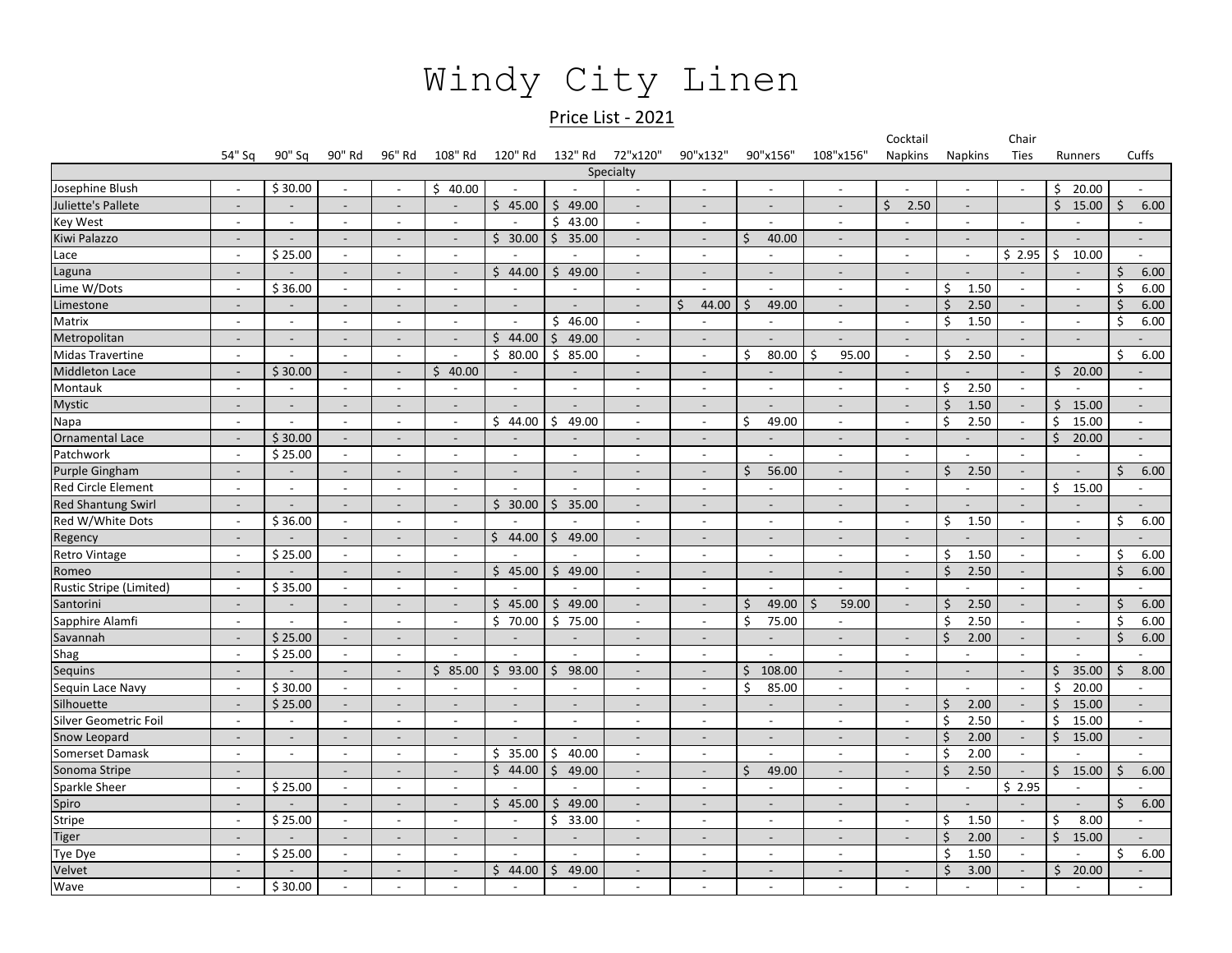## Windy City Linen

#### Price List - 2021

|                                                                                                                                        |                          |                          |                          |                          |                          |                          |                          |                                                                                        |                              |                          |                          | Cocktail                 |                          | Chair                    |                          |                          |
|----------------------------------------------------------------------------------------------------------------------------------------|--------------------------|--------------------------|--------------------------|--------------------------|--------------------------|--------------------------|--------------------------|----------------------------------------------------------------------------------------|------------------------------|--------------------------|--------------------------|--------------------------|--------------------------|--------------------------|--------------------------|--------------------------|
|                                                                                                                                        | 54" Sq                   | 90" Sq                   | 90" Rd                   | 96" Rd                   | 108" Rd                  | 120" Rd                  | 132" Rd                  | 72"x120"                                                                               | 90"x132"                     | 90"x156"                 | 108"x156"                | Napkins                  | <b>Napkins</b>           | Ties                     | Runners                  | Cuffs                    |
|                                                                                                                                        |                          |                          |                          |                          |                          |                          |                          | Specialty                                                                              |                              |                          |                          |                          |                          |                          |                          |                          |
| Whimsical Leaf (Limited)                                                                                                               | $\overline{\phantom{a}}$ | \$35.00                  | $\overline{\phantom{a}}$ | $\overline{\phantom{a}}$ | $\overline{\phantom{a}}$ | $\overline{\phantom{a}}$ | $\overline{\phantom{a}}$ | $\overline{\phantom{a}}$                                                               | $\overline{\phantom{a}}$     | $\overline{\phantom{a}}$ | $\sim$                   | $\overline{\phantom{a}}$ | $\overline{\phantom{a}}$ | $\overline{\phantom{a}}$ | $\overline{\phantom{a}}$ | $\overline{\phantom{a}}$ |
| White Linen Bistro                                                                                                                     | $\overline{\phantom{a}}$ |                          |                          | $\overline{\phantom{a}}$ | $\overline{\phantom{a}}$ |                          |                          | $\overline{\phantom{a}}$                                                               | $\qquad \qquad \blacksquare$ |                          | $\overline{\phantom{a}}$ | $\overline{\phantom{a}}$ | $\mathsf{S}$<br>2.50     | $\overline{\phantom{a}}$ |                          | $\overline{\phantom{a}}$ |
| White Mink Fur (Limited)                                                                                                               | $\overline{\phantom{a}}$ |                          |                          | $\overline{\phantom{a}}$ | $\overline{\phantom{a}}$ | $\overline{\phantom{a}}$ | $\overline{\phantom{a}}$ | $\overline{\phantom{a}}$                                                               | $\overline{\phantom{a}}$     | $\overline{\phantom{a}}$ | $\overline{\phantom{a}}$ | $\overline{\phantom{a}}$ |                          | $\overline{\phantom{a}}$ | 25.00<br>\$              | $\overline{\phantom{a}}$ |
| White Rosette (Limited)                                                                                                                | $\overline{\phantom{a}}$ |                          |                          | $\overline{\phantom{a}}$ | 35.00<br>\$              |                          |                          |                                                                                        |                              |                          | $\overline{\phantom{0}}$ |                          |                          | $\overline{\phantom{a}}$ |                          |                          |
| White w/Black Dot                                                                                                                      | $\overline{\phantom{a}}$ | $\overline{\phantom{a}}$ |                          | $\overline{\phantom{a}}$ | $\overline{\phantom{a}}$ | Ś.<br>28.00              | 33.00<br>Ś.              | $\blacksquare$                                                                         | $\overline{\phantom{a}}$     | $\overline{\phantom{a}}$ | $\overline{\phantom{a}}$ | $\overline{\phantom{a}}$ | Ŝ.<br>1.25               | $\overline{\phantom{a}}$ | $\overline{\phantom{a}}$ | $\overline{\phantom{a}}$ |
| Woodland                                                                                                                               | $\overline{\phantom{a}}$ |                          |                          | $\overline{\phantom{a}}$ | $\overline{\phantom{a}}$ | Ś.<br>45.00              | 49.00<br>S.              | $\overline{\phantom{a}}$                                                               | $\overline{\phantom{a}}$     | \$<br>49.00              | $\overline{\phantom{a}}$ | $\overline{\phantom{a}}$ | 2.50<br>$\zeta$          | $\overline{\phantom{a}}$ | $\overline{\phantom{a}}$ | Ś<br>6.00                |
| Zebra                                                                                                                                  | $\blacksquare$           | \$25.00                  |                          | $\overline{\phantom{a}}$ | $\overline{\phantom{a}}$ | $\overline{a}$           | $\overline{\phantom{a}}$ | $\overline{\phantom{a}}$                                                               | $\overline{a}$               | $\overline{\phantom{a}}$ | $\overline{\phantom{a}}$ | $\overline{\phantom{a}}$ | Ŝ.<br>1.00               | $\overline{\phantom{a}}$ | $\overline{\phantom{a}}$ | $\overline{\phantom{a}}$ |
|                                                                                                                                        |                          |                          |                          |                          |                          |                          |                          |                                                                                        |                              |                          |                          |                          |                          |                          |                          |                          |
|                                                                                                                                        |                          |                          |                          |                          |                          |                          |                          | Miscellaneous                                                                          |                              |                          |                          |                          |                          |                          |                          |                          |
|                                                                                                                                        |                          |                          |                          |                          |                          |                          |                          |                                                                                        |                              |                          |                          |                          |                          |                          |                          |                          |
| Includes Classic Solid tie or band, installation quote upon request minimum setup \$225<br><b>Classic Solid Chair Covers</b><br>\$3.50 |                          |                          |                          |                          |                          |                          |                          |                                                                                        |                              |                          |                          |                          |                          |                          |                          |                          |
| Matte Lamour Chair Covers                                                                                                              |                          | \$4.50                   |                          |                          |                          |                          |                          | Includes Matte Lamour tie or band, installation quote upon request minimum setup \$225 |                              |                          |                          |                          |                          |                          |                          |                          |
|                                                                                                                                        |                          |                          |                          |                          |                          |                          |                          |                                                                                        |                              |                          |                          |                          |                          |                          |                          |                          |
| Classic Solid skirting 7'                                                                                                              |                          | \$11.00                  |                          |                          |                          |                          |                          |                                                                                        |                              |                          |                          |                          |                          |                          |                          |                          |
| Classic Solid skirting 14'                                                                                                             |                          | \$19.00                  |                          |                          |                          |                          |                          |                                                                                        |                              |                          |                          |                          |                          |                          |                          |                          |
|                                                                                                                                        |                          |                          |                          |                          |                          |                          |                          |                                                                                        |                              |                          |                          |                          |                          |                          |                          |                          |
| Classic Solid 90" Round Umbrella                                                                                                       |                          | \$12.00                  |                          | Call for availability    |                          |                          |                          |                                                                                        |                              |                          |                          |                          |                          |                          |                          |                          |
| Classic Solid 108" Round Umbrella                                                                                                      |                          | \$15.00                  | Call for availability    |                          |                          |                          |                          |                                                                                        |                              |                          |                          |                          |                          |                          |                          |                          |
|                                                                                                                                        |                          |                          |                          |                          |                          |                          |                          |                                                                                        |                              |                          |                          |                          |                          |                          |                          |                          |
|                                                                                                                                        |                          |                          |                          |                          |                          |                          |                          |                                                                                        |                              |                          |                          |                          |                          |                          |                          |                          |
| Spandex - 30" Round Cab                                                                                                                |                          | 28.00                    |                          |                          |                          |                          |                          |                                                                                        |                              |                          |                          |                          |                          |                          |                          |                          |
| Spandex - 30"-36" Cab                                                                                                                  |                          | 28.00                    |                          |                          |                          |                          |                          |                                                                                        |                              |                          |                          |                          |                          |                          |                          |                          |
| Spandex - 30"x30" Cab                                                                                                                  |                          | 28.00                    |                          |                          |                          |                          |                          |                                                                                        |                              |                          |                          |                          |                          |                          |                          |                          |
| Spandex - 48" Round                                                                                                                    |                          | 38.00                    |                          |                          |                          |                          |                          |                                                                                        |                              |                          |                          |                          |                          |                          |                          |                          |
| Spandex - 6'                                                                                                                           |                          | 45.00                    |                          |                          |                          |                          |                          |                                                                                        |                              |                          |                          |                          |                          |                          |                          |                          |
| Spandex - 60"-72" Round                                                                                                                |                          | 41.00                    |                          |                          |                          |                          |                          |                                                                                        |                              |                          |                          |                          |                          |                          |                          |                          |
| Spandex - 6'x3' Serpentine                                                                                                             |                          | 58.00                    |                          |                          |                          |                          |                          |                                                                                        |                              |                          |                          |                          |                          |                          |                          |                          |
| Spandex - 8'                                                                                                                           |                          | 51.00                    |                          |                          |                          |                          |                          |                                                                                        |                              |                          |                          |                          |                          |                          |                          |                          |
| Spandex - Chair Band                                                                                                                   |                          | 2.50                     |                          |                          |                          |                          |                          |                                                                                        |                              |                          |                          |                          |                          |                          |                          |                          |
| Spandex - Chair Cover                                                                                                                  |                          | 6.25                     |                          |                          |                          |                          |                          |                                                                                        |                              |                          |                          |                          |                          |                          |                          |                          |

Spandex - Highboys 34.00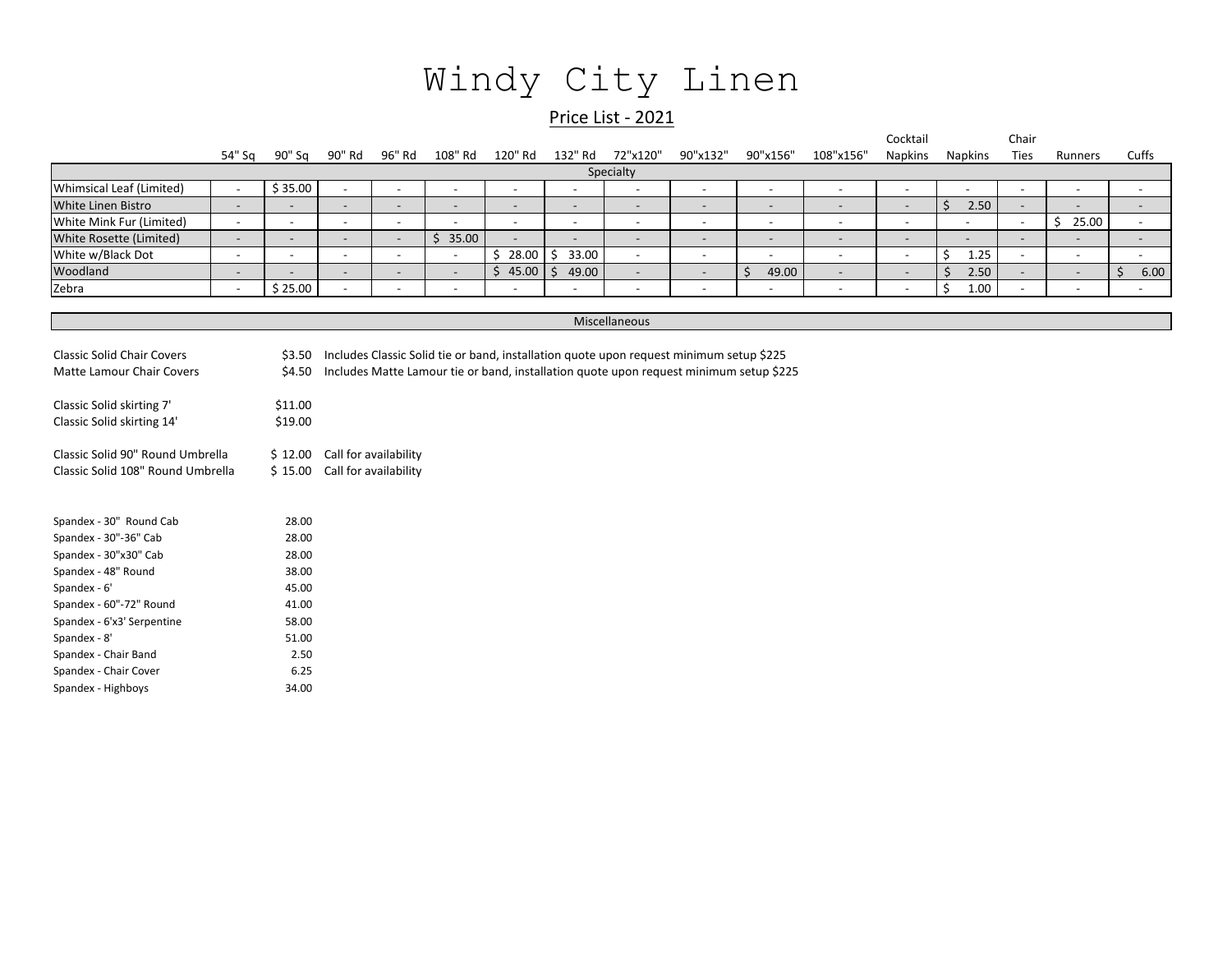|                            |                            |                     |                                                            | <b>Classic Solid Colors</b>   |                |                |            |           |           |  |  |  |  |  |
|----------------------------|----------------------------|---------------------|------------------------------------------------------------|-------------------------------|----------------|----------------|------------|-----------|-----------|--|--|--|--|--|
| Apple                      | Aqua                       | <b>Black</b>        | <b>Blush</b>                                               | <b>Brown</b>                  | Burgundy       | Café           | Camel      | Charcoal  | Citron    |  |  |  |  |  |
| Eggplant                   | Gold                       | <b>Ivory</b>        | Kelly                                                      | Light Blue                    | Lilac          | Lime           | Maize      | Mint      | Moss      |  |  |  |  |  |
| Navy                       | Periwinkle                 | Pink                | Purple                                                     | Raspberry                     | Red            | Royal          | Sage       | Seamist   | Silver    |  |  |  |  |  |
| Slate Blue                 | Tan                        | Tangerine           | Teal                                                       | Turquoise                     | White          | Yellow         |            |           |           |  |  |  |  |  |
|                            |                            |                     | Note:Cocktail napkins available in Black, White, and Ivory |                               |                |                |            |           |           |  |  |  |  |  |
|                            |                            |                     |                                                            | <b>Imperial Stripe Colors</b> |                |                |            |           |           |  |  |  |  |  |
| <b>Black</b>               | Burgundy                   | <b>Forest Green</b> | Ivory                                                      | Navy                          | Red            | White          |            |           |           |  |  |  |  |  |
|                            | <b>Picnic Check Colors</b> |                     |                                                            |                               |                |                |            |           |           |  |  |  |  |  |
| <b>Black</b>               | Blue                       | Green               | Red                                                        | Yellow                        |                |                |            |           |           |  |  |  |  |  |
| <b>Shantung Colors</b>     |                            |                     |                                                            |                               |                |                |            |           |           |  |  |  |  |  |
| <b>Black</b>               | <b>Blush Rose</b>          | Burgundy            | Café                                                       | Charcoal                      | Cornsilk       | Emerald        | Espresso   | Fern      | Gold      |  |  |  |  |  |
| Ivory                      | Light Pink                 | Lilac               | Lime                                                       | Oatmeal                       | Plum           | Red            | Tangerine  | Teal      | Turquoise |  |  |  |  |  |
| Watermelon                 | Wedgewood                  | White               | <b>Windsor Blue</b>                                        |                               |                |                |            |           |           |  |  |  |  |  |
| <b>Matte Lamour Colors</b> |                            |                     |                                                            |                               |                |                |            |           |           |  |  |  |  |  |
| Apple                      | <b>Black</b>               | <b>Blossom Pink</b> | Burgundy                                                   | Camel                         | Citron         | Copper         | Dark Brown | Eggplant  | Emerald   |  |  |  |  |  |
| Gold                       | <b>Hot Pink</b>            | Hunter              | Ivory                                                      | Lemon                         | Light Pink     | Lilac          | Lime       | Navy      | Orange    |  |  |  |  |  |
| Periwinkle                 | Purple                     | Red                 | Royal                                                      | Sage                          | Seamist        | Silver         | Tiffany    | Turquoise | White     |  |  |  |  |  |
|                            |                            |                     |                                                            | <b>Bengaline Colors</b>       |                |                |            |           |           |  |  |  |  |  |
| <b>Brown</b>               | <b>Buttercup</b>           | Cerise Pink         | Charcoal                                                   | Ivory Cream                   | Jet Black      | Lavander Steel | Mango      | Pea Green | Red       |  |  |  |  |  |
| Silverado                  | <b>Spiced Cider</b>        | Taupe               | <b>Ultra Burgundy</b>                                      | <b>Ultra White</b>            | Victorian Gold |                |            |           |           |  |  |  |  |  |
|                            |                            |                     |                                                            | Soiree                        |                |                |            |           |           |  |  |  |  |  |
| <b>Black</b>               | <b>Blush</b>               | Celery              | Champagne                                                  | Eggplant                      | Gold           | <b>Ivory</b>   | Papaya     | Silver    | White     |  |  |  |  |  |
|                            |                            |                     |                                                            | <b>Bichon/Crush Colors</b>    |                |                |            |           |           |  |  |  |  |  |
| <b>Black</b>               | <b>Brown</b>               | Burgundy            | Champagne Gold                                             | Copper                        | <b>Ivory</b>   | Maize          | Paprika    | Pink/Aqua | Pink/Lime |  |  |  |  |  |
| Red                        | Royal                      | Silver              | Taupe                                                      | Violet/Green                  | White          | Willow         |            |           |           |  |  |  |  |  |
|                            |                            |                     |                                                            | Jute                          |                |                |            |           |           |  |  |  |  |  |
| <b>Beige</b>               | <b>Burlap</b>              | Denim               | Dove                                                       | Ivory                         | Lipstick       | Peach          | Plum       | Poppy     | Stone     |  |  |  |  |  |
| White                      |                            |                     |                                                            |                               |                |                |            |           |           |  |  |  |  |  |